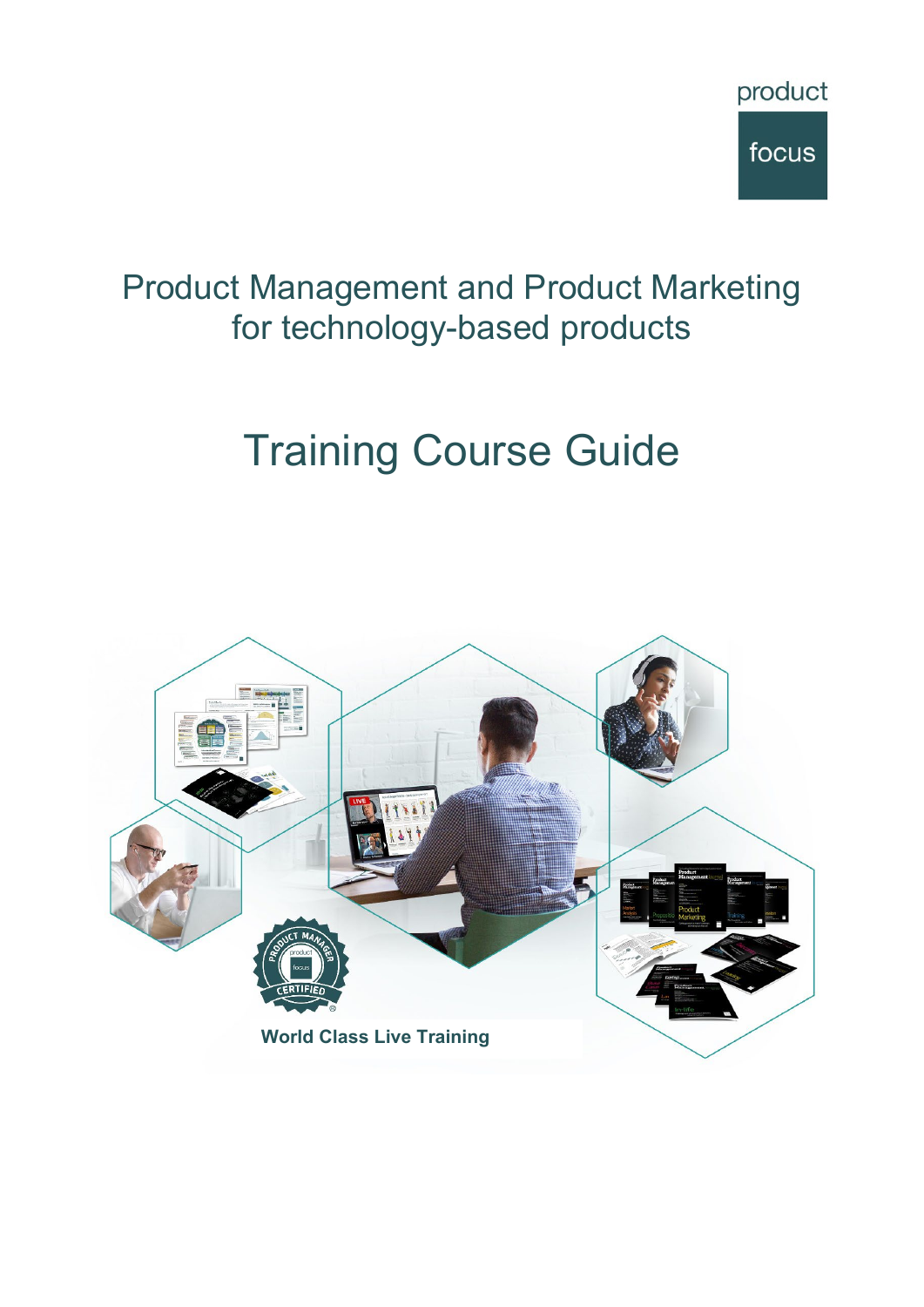## **Contents**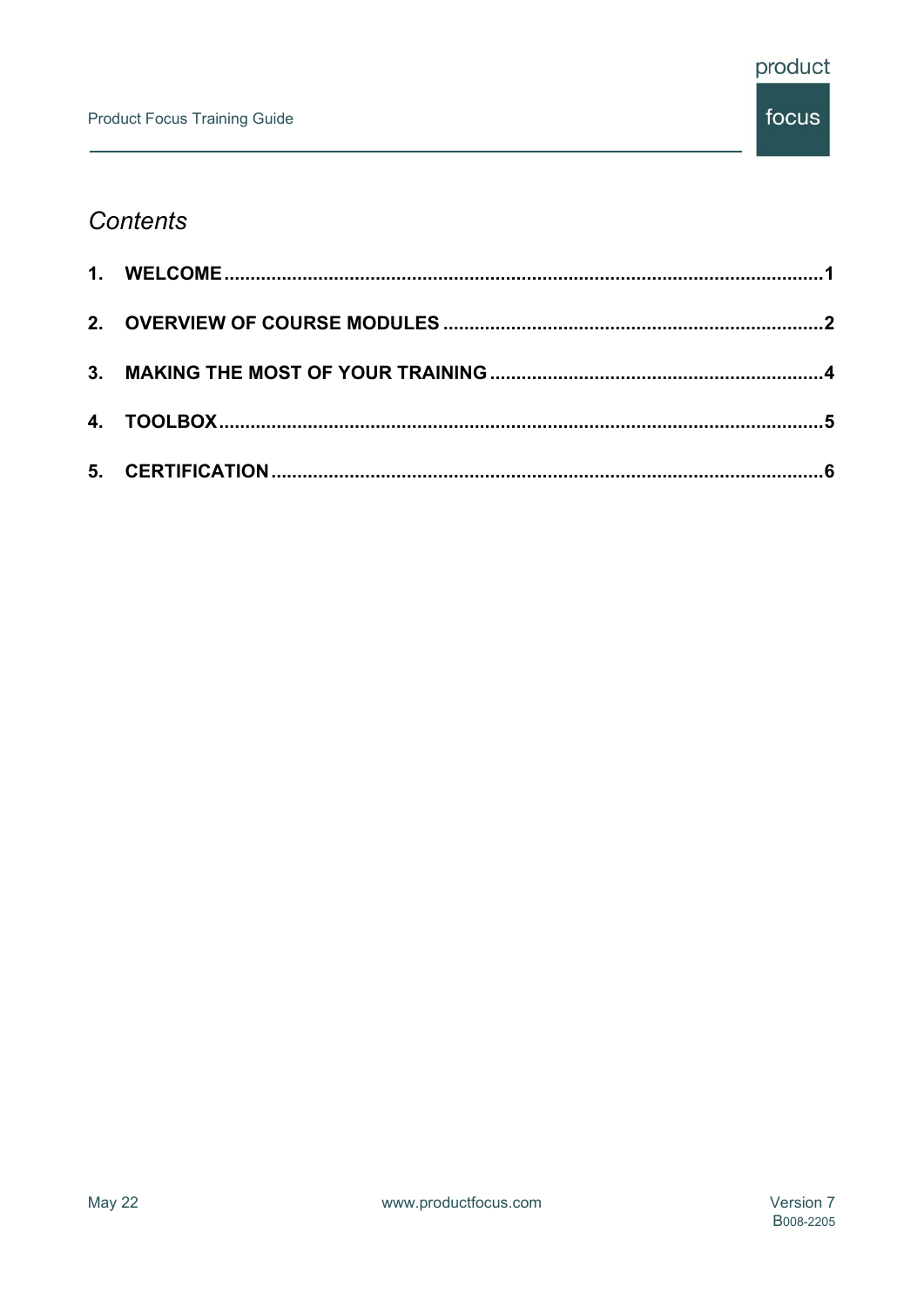## <span id="page-2-0"></span>**1. Welcome**

Welcome to Product Management and Product Marketing for technology-based products.

The standard course consists of 9 modules.

If your company has organized this course as private training, it may differ slightly from the standard format. There may be additional content in certain areas, modules removed to save time, and without certification. Your company contact will let you know.

To ensure you get the most value from the training, we use:

- $\triangleright$  Suggestions for preparatory work that give insights into topics with which you may be unfamiliar and that will stimulate you into thinking of questions to ask during the course
- $\triangleright$  Live sessions including exercises, discussions, and breaks throughout the training to keep you engaged and energized
- $\triangleright$  A post-training Certification exam and suggestions for further study to help embed what you've learned

If you have any questions or concerns, please contact us at  $info@productfocus.com$  or call us on +44 (0) 207 099 5567.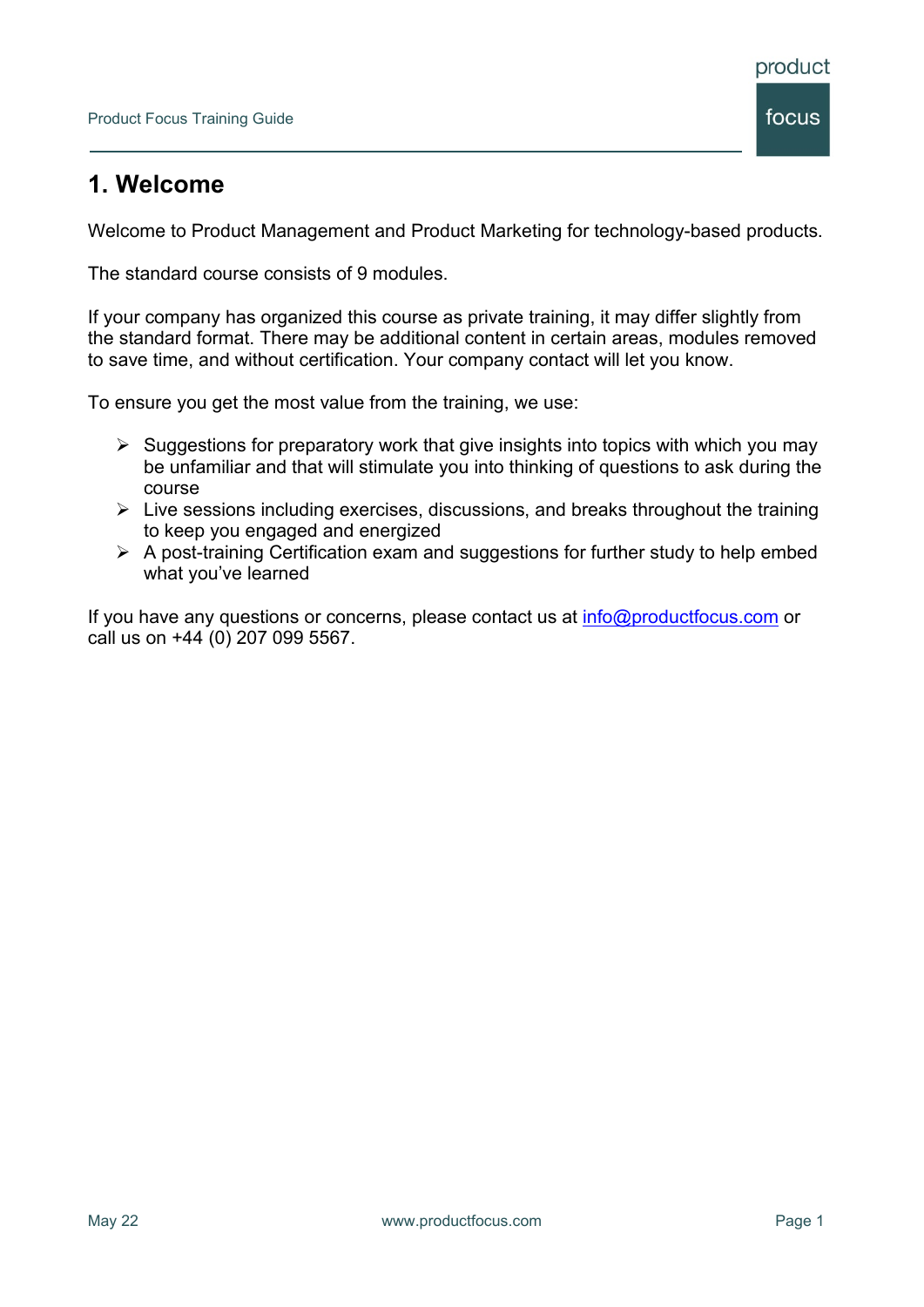

### <span id="page-3-0"></span>**2. Overview of course modules**

#### **Module 1: The role and mindset of product management**

This foundation provides an appreciation of the full scope, value, and responsibilities of the product roles – where they fit, as well as the mindset needed to be successful.

#### **Module 2: Market analysis and discovery**

Market analysis and discovery are fundamental to making the best decisions about products. This module provides guidance on where to focus and trains delegates on key tools and approaches.

#### **Module 3: Developing propositions**

This module teaches you how to define propositions and communicate to customers in a way that will resonate with them and make it easier for them to buy.

#### **Module 4: Effective business cases**

This module teaches how to deal with the reality of uncertainty and other common challenges in order to build an effective business case.

#### **Module 5: Pricing**

This module teaches approaches to price strategy, tactics, and psychology and how pricing sits alongside other elements of the marketing mix.

#### **Module 6: Product development and requirements**

This module outlines different approaches to development and their implications for product managers. It teaches how to write requirements that work and outlines key considerations for a great user experience.

#### **Module 7: Launching, roadmaps, and in-life management**

This module is about optimizing return for the business by teaching how to ensure an effective launch, prioritize the roadmap, and address common in-life challenges.

#### **Module 8: Product strategy**

A product strategy aligned with a clear vision and the needs of the business helps keep everyone in line for long-term success. This module teaches what needs to be considered and best practice approaches.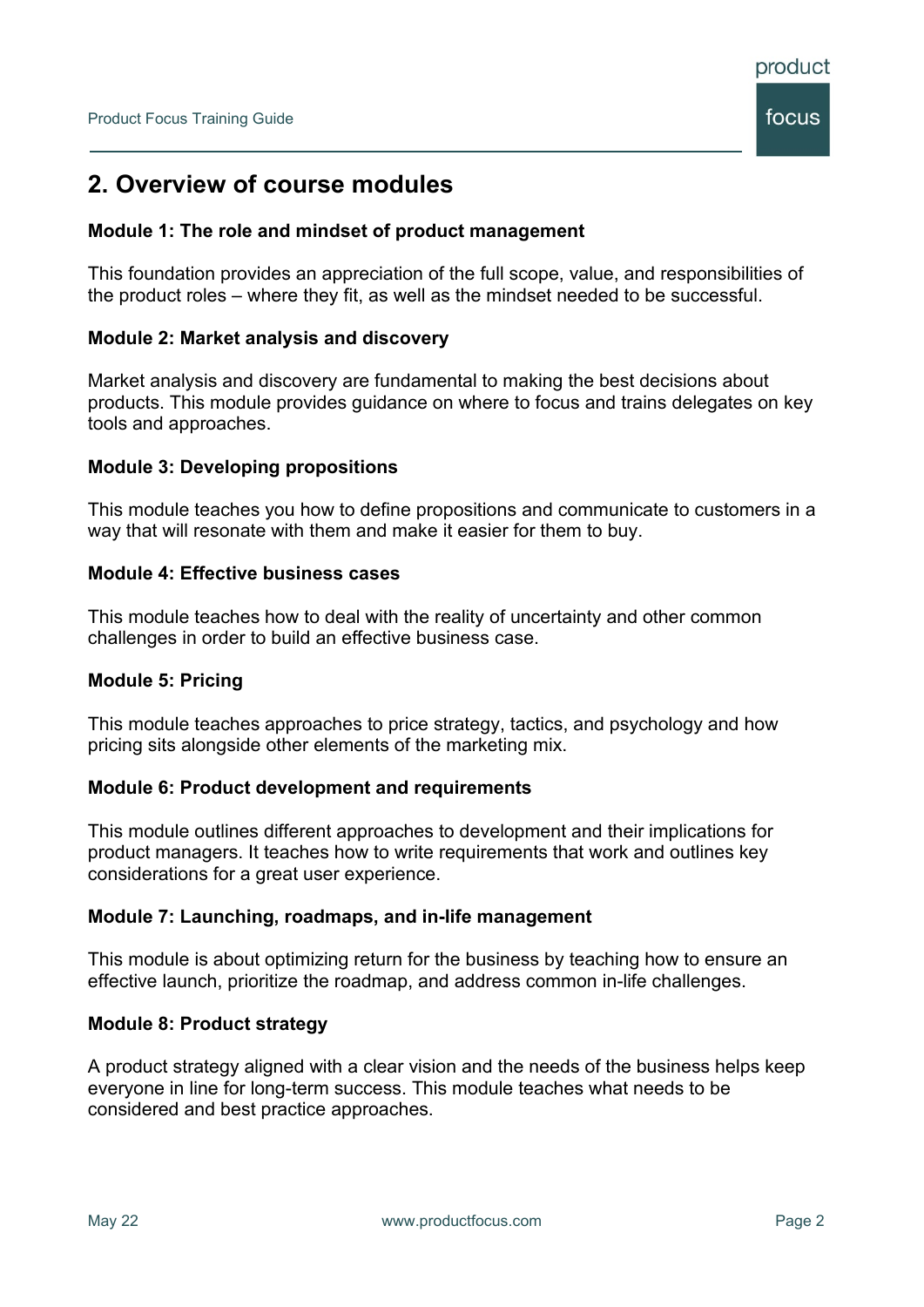#### **Module 9: Personal effectiveness**

To raise awareness of typical issues and broader skills such as stakeholder management and behavior styles and how these can improve your effectiveness on the job.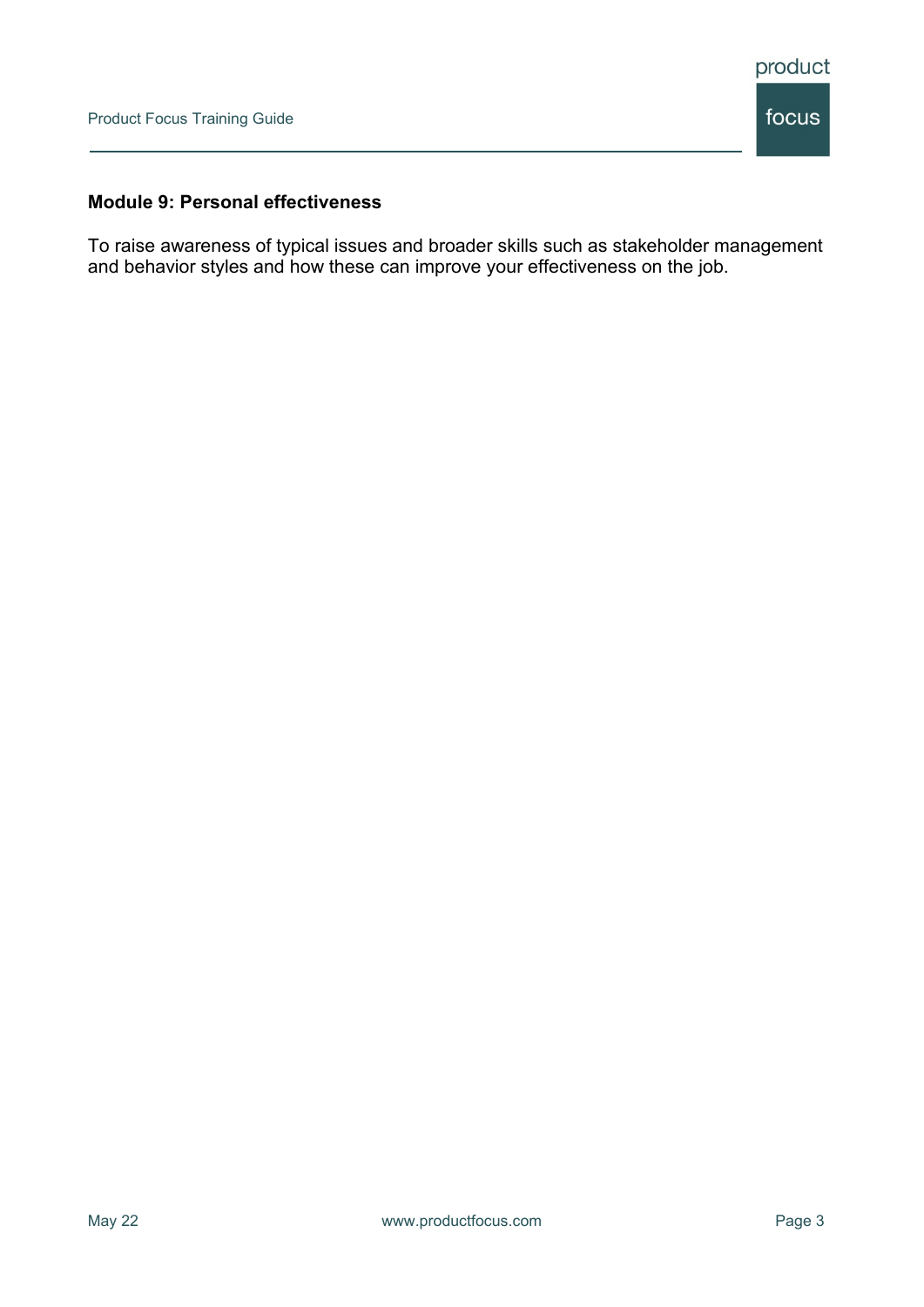

## <span id="page-5-0"></span>**3. Making the most of your training**

In this guide, we've proposed some ideas for work you can do in advance of the training and follow-up work to help you learn more broadly about the topics we've taught and embed what you've learned.

For each training module, your learning takes place in three stages:

#### **Part A – Training preparation**

This preparation work takes you through key theories and concepts. It is also designed to stimulate your thinking and reflect on your current situation. By reading through this material and completing the tasks, you will get the maximum benefit from the live training.

#### **Part B – Product Focus training**

This is the live session where our senior instructors will train you on the topic covered, helping you to build a more thorough understanding through interactive activities and discussions.

#### **Part C – Post-training, further study**

This is where we provide follow-on resources and activities to consolidate and embed the knowledge and skills you have learned during the course. It also involves applying what you have learned to your product and business.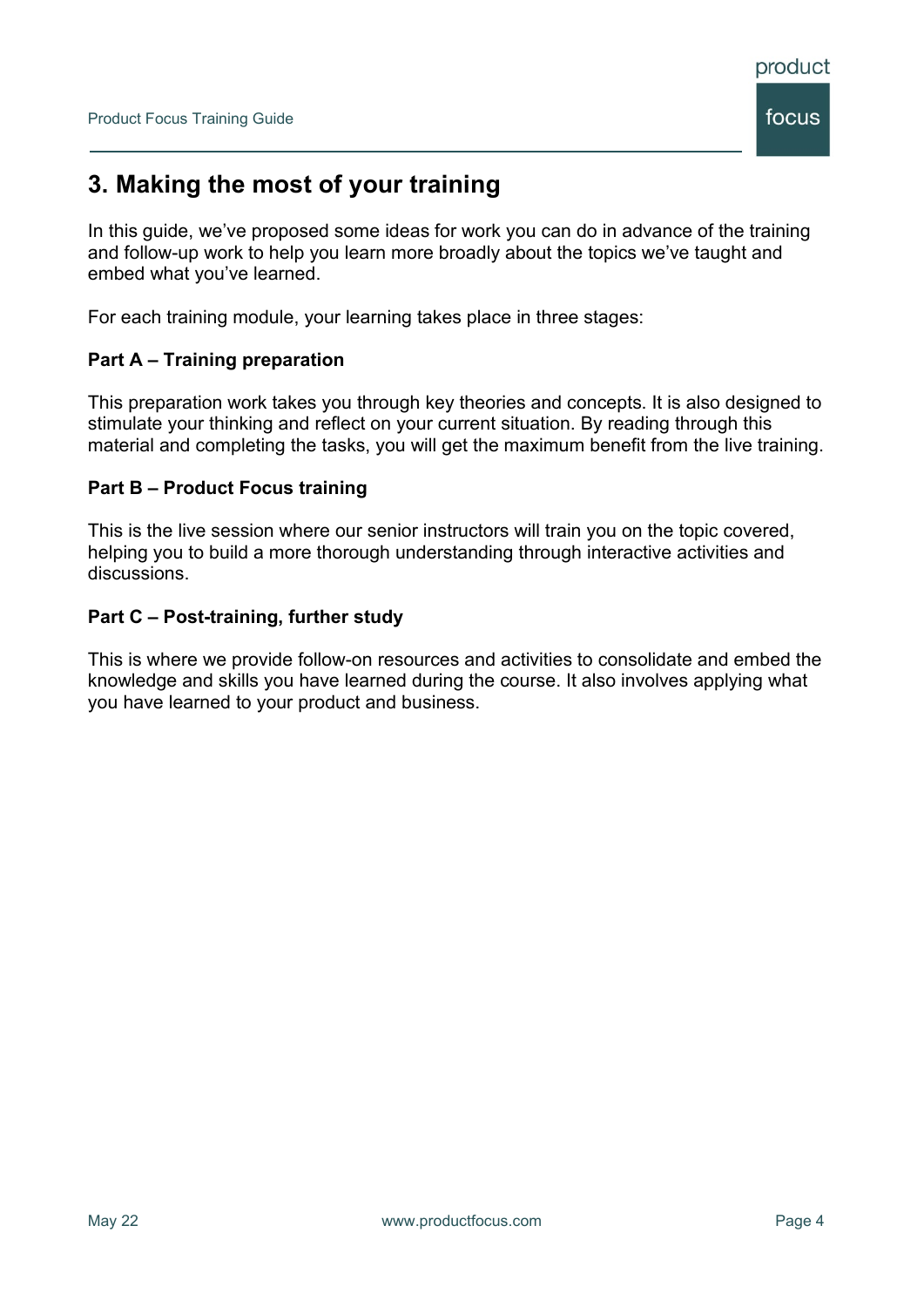## <span id="page-6-0"></span>**4. Toolbox**

Our online Toolbox contains all our best practice resources and content. It includes our Product Management Journals, infographics, webinar recordings, industry reports, and book reviews.

It also includes all the tools, templates, and checklists we cover in the course. You can download them to use in your work. In addition, we provide detailed Tools guides with an explanation of how to use each tool, examples, and further reading.

To do the preparation work and further study for each module, you will need access to the Toolbox. You will receive a password linked to your email address before the course starts, and you can access the Toolbox through our website.

You will continue to have access to the Toolbox after the course has finished, so you can get insights and help whenever you need them.

*Please note that you will need to be logged into the Toolbox for the links to work*.